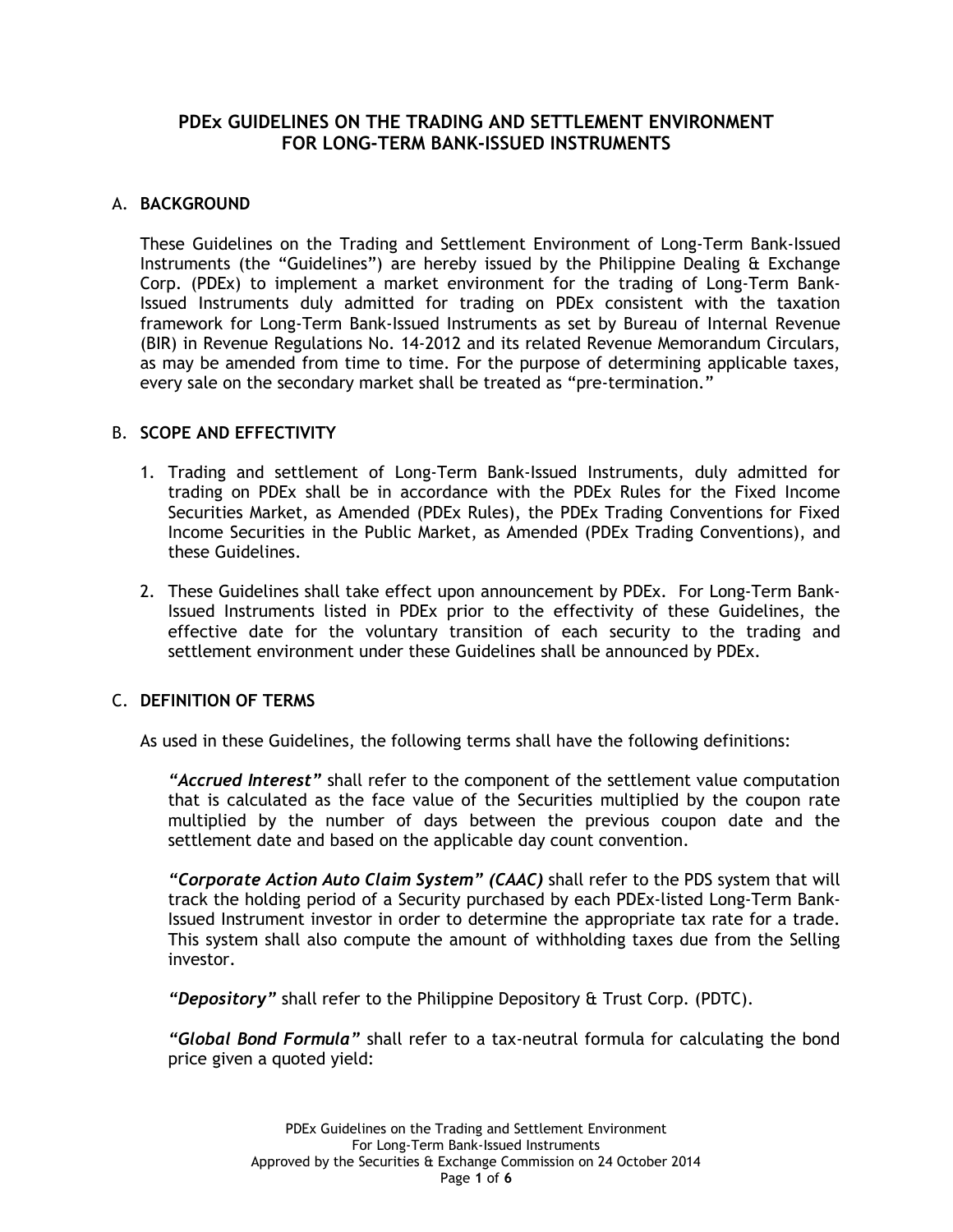| Clean Price (GBF) = $\frac{MV}{\left(1+\frac{YTM}{Cm\ Freq}\right)^{N-1+\frac{DSC}{E}}}\ + \left[\sum_{k=1}^{N} \frac{CPN}{\left(1+\frac{YTM}{Cm\ Freq}\right)^{K-1+\frac{DSC}{E}}}\right] - \left[\frac{CPN*DCS}{360}\right]$ |          |                                                                                                                                                                                         |
|--------------------------------------------------------------------------------------------------------------------------------------------------------------------------------------------------------------------------------|----------|-----------------------------------------------------------------------------------------------------------------------------------------------------------------------------------------|
| Where:                                                                                                                                                                                                                         |          |                                                                                                                                                                                         |
| Clean Price (GBF)                                                                                                                                                                                                              |          | = Clean Price Global Bond Formula                                                                                                                                                       |
| MV                                                                                                                                                                                                                             |          | = Maturity Value                                                                                                                                                                        |
| N                                                                                                                                                                                                                              |          |                                                                                                                                                                                         |
|                                                                                                                                                                                                                                |          | = Number of Coupon Periods remaining bet. Settlement and Maturity date. If N has a fractional part,<br>(i.e. settlement not on a coupon date) it is rounded to next higher whole number |
| <b>CPN</b>                                                                                                                                                                                                                     |          | = Coupon amount received per coupon period                                                                                                                                              |
| Cpn Freq.                                                                                                                                                                                                                      |          | = Coupon Frequency                                                                                                                                                                      |
| YTM                                                                                                                                                                                                                            |          | = Yield to Maturity                                                                                                                                                                     |
| <b>DCS</b>                                                                                                                                                                                                                     |          | = Days from previous Coupon Date to Settlement Date (or Accrued no. of Days)                                                                                                            |
| DSC                                                                                                                                                                                                                            | $\equiv$ | No. of Days from Settlement Date to next Coupon Date                                                                                                                                    |
| E                                                                                                                                                                                                                              |          | $=$ No. of Days in Coupon Period (also $E = DCS + DSC$ )                                                                                                                                |
|                                                                                                                                                                                                                                |          | In Phil. 30/360 convention, E is 360 for annual coupon, 180 for semi-annual coupon, and 90 for<br>quarterly coupon bonds                                                                |
| K                                                                                                                                                                                                                              |          | Coupon Period                                                                                                                                                                           |

*"Holding Period"* or "*HP"* shall refer to the number of days from acquisition date of the Securities balance used to settle the transaction, to the settlement date of the sale transaction.

*"Long Term Bank-Issued Instruments"* shall refer only to coupon-bearing Long Term Negotiable Certificates of Time Deposits issued under BSP Circular No. 304, S. 2001 and its amendments, and Unsecured Subordinated Debt issued under BSP Memorandum Series of 2003 dated 17 February 2003 and its amendments.

*"PDS Infrastructure"* shall refer to the trading and settlement infrastructure of PDEx and PDTC.

*"PDS Investor Code"* or *"PIC"* shall refer to a code assigned to an investor by the Trading Participant that is associated with the SSA and Cash Settlement Account of such investor.

*"Securities"* shall refer to Long-Term Bank-issued Instruments, duly admitted for trading (i.e., listed or enrolled) on the Philippine Dealing & Exchange Corp. ("PDEx").

*"Securities Settlement Account"* or *"SSA"* shall refer to a Depository account of a Trading Participant or an investor acting through a Trading Participant, or such other account allowed by PDEx, where such account shall be capable of being tax-tracked.

*"Withholding Tax on Previously Earned Interest"* shall refer to withholding taxes on interest payments, previously earned or received by the seller since his purchase of the Securities, not including the tax on accrued interest of the current coupon period. This tax shall be due from the seller based on graduated tax rates as defined by the BIR, if the seller originally purchased the Securities while they were tax-exempt but sells the Securities before reaching a holding period of at least 5 years. This withholding tax is calculated as the sum of the gross coupon payments received by the seller from holding the Security multiplied by the applicable withholding tax rate.

*"Withholding Tax on Accrued Interest"* shall refer to the *Tax on Accrued Interest* component of the settlement value computation, calculated as the Accrued Interest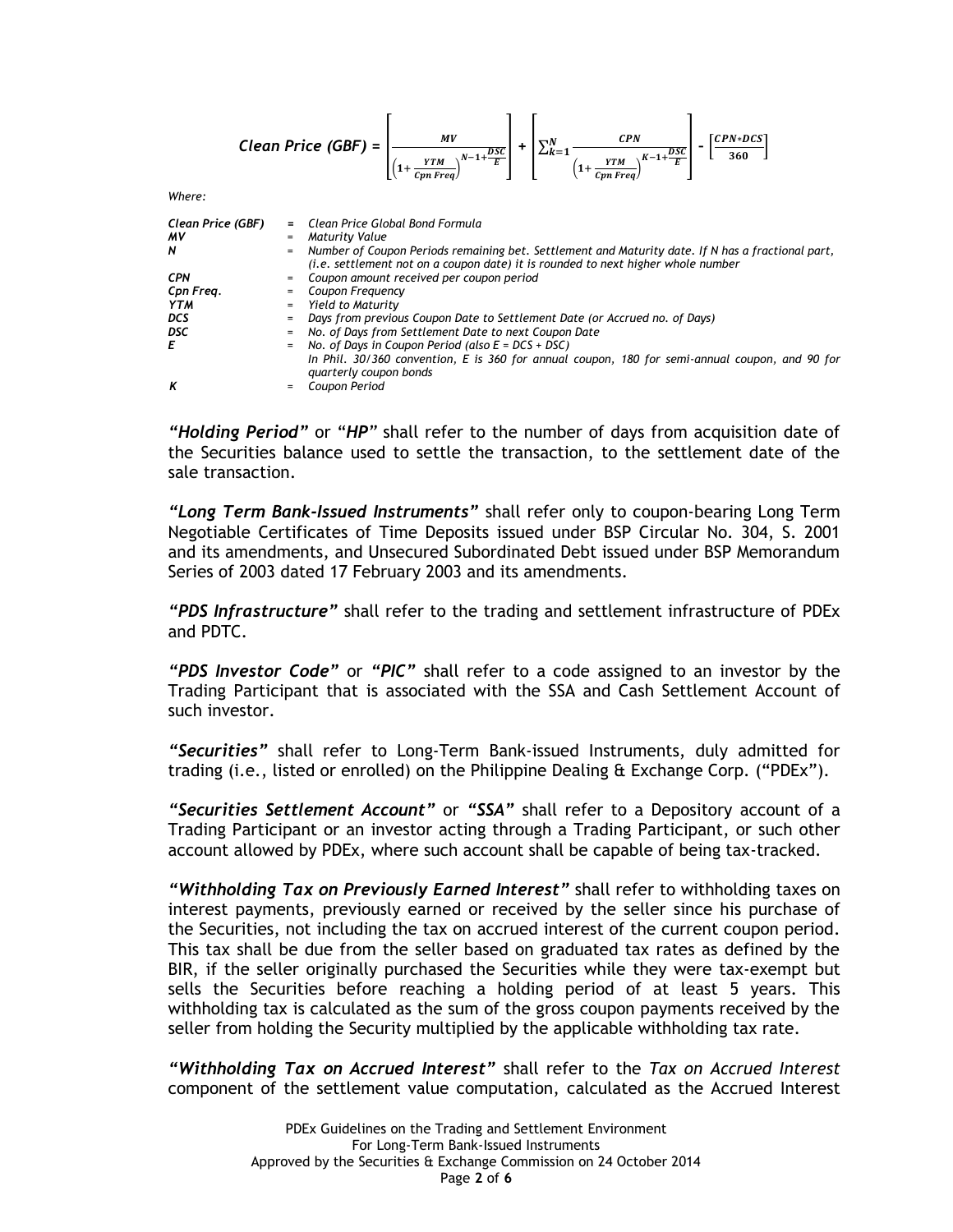multiplied by the applicable withholding tax rate, i.e. 20%, 12%, 5%, or 0%, as the case may be on the seller of the Security.

## D. **GENERAL PROVISIONS**

- 1. The PDS Infrastructure shall provide a market environment that allows investors of any tax classification to trade Securities between and among themselves without restriction, except as prescribed by the Issuer in the terms and conditions of each admitted Security.
- 2. The PDS Infrastructure shall provide and operate the system that will compute the appropriate withholding tax on accrued interest for each holder of a Security within a coupon payment period, thereby enabling the Issuer to withhold the correct amount of taxes on coupon payments on every coupon payment date.
- 3. The PDS Infrastructure shall also provide and operate the system that will compute the appropriate withholding tax on previously earned interest for a seller of a Security that sells before reaching a 5-year holding period, thereby enabling the Issuer to withhold the correct amount of withholding taxes due on previously earned coupon payments.

### **E. PRE-TRADE REQUIREMENTS**

The following pre-trade requirements shall be met for the implementation of the market framework under these Guidelines:

- 1. **Designation of a SSA**. Each investor acting through a Trading Participant shall designate a Securities Settlement Account to be used for the settlement of trades of such investor. The account information of a SSA shall include the tax category of the investor and the tax rate applied to security holdings in the account.
- 2. **Assignment of a PIC**. Each SSA of a customer of a Trading Participant shall be assigned by such Trading Participant a PDS Investor Code that is associated with the SSA and cash settlement account of such investor.
- 3. **Available Balance at a Selling Individual's Securities Settlement Account.** An individual selling Long-Term Bank-Issued Instruments must have sufficient Securities balance in his SSA at the point of trade for proper recognition of the inventory holding period by the CAAC system.

## **F. TRADING**

- 1. For every order executed on behalf of a customer, the PIC of such customer shall be correctly entered by the Trading Participant as part of the details of each trade. PDS shall provide a mechanism for the handling of incorrectly and/or invalidly entered PICs.
- 2. For a selling investor's trade, the Securities inventory will be sold from the SSA associated with the entered PIC of the seller on a "first in, first out" (FIFO) basis. The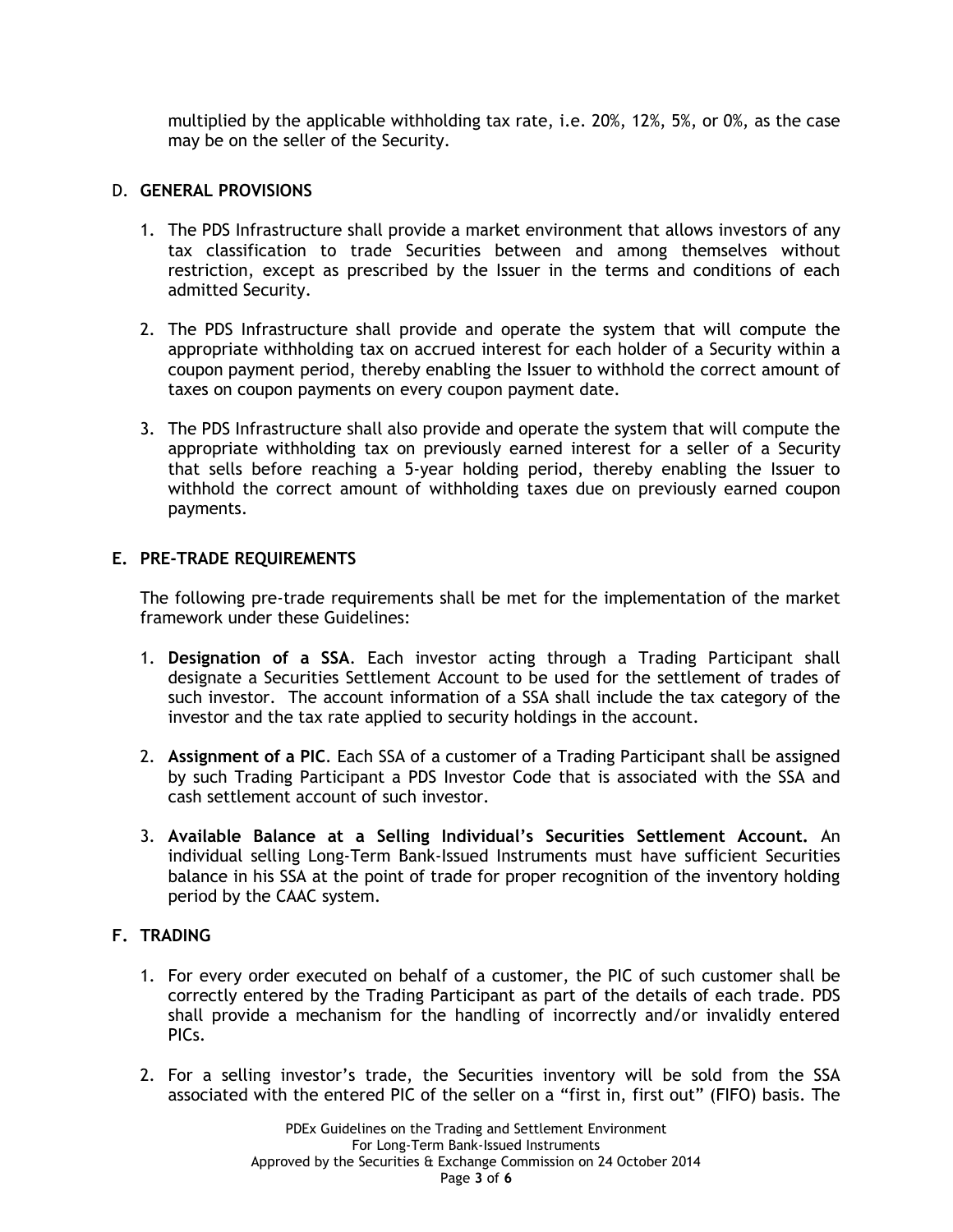applicable withholding tax rate for the trade shall be based on the holding period of the Securities in the seller's inventory subject of the sale transaction.

3. Clean Prices and Yields to Maturity quoted and transacted for Long-Term Bank-Issued Instruments shall be based on the Global Bond Formula. The Trading System will not calculate any applicable taxes for each Long-Term Bank-Issued Instrument transaction and instead have an active link with the CAAC system which will generate the final settlement amount.

### 4. **Settlement Value Computation**.

- 1. The Withholding Tax on Accrued Interest up to settlement date and Tax on Previously Earned Interest due from the Seller shall be computed by the CAAC system and shall each be displayed distinctly on the CAAC system trade blotter.
	- i. The Withholding Tax on Accrued Interest is computed as the Accrued Interest up to the settlement date of the trade multiplied by the applicable tax rate of the seller based on the holding period of the inventory subject of the sale transaction.
	- ii. The Withholding Tax on Previously Earned Interest is computed as the sum of the interest payments earned and received by the seller during the holding period of the securities multiplied by the applicable tax rate of the seller based on the holding period of the inventory subject of the sale transaction.
- 2. Applicable Withholding Tax Rate. The applicable withholding tax rate for a trade of a tax-withheld selling investor shall be determined using the following schedule:
	- i. **Seller's Applicable Tax Rate.** The applicable withholding tax rate of the seller is
		- 1. 0% if the Security was held by the seller for at least 5 years;
		- 2. 5% if the Security was held by the seller for at least 4 years but shorter than 5 years;
		- 3. 12% if the Security was held by the seller for at least 3 years but shorter than 4 years; or
		- 4. 20% if the Security was held by the seller for less than 3 years.
	- ii. **Buyer's Applicable Tax Rate.** The applicable withholding tax rate of the buyer is
		- 1. 0% if the period between the settlement date of the trade to the maturity date of the Security is at least 5 years.
		- 2. 20% if the period between the settlement date of the trade to the maturity date of the Security is less than 5 years.
- 3. For the purpose of determining the relevant holding period and the remaining maturity, a year shall be deemed completed on the anniversary date of the settlement date of the trade.

Example: Security ABCD was issued on 01 January 2013. It has a tenor of 7 years, with maturity date of 01 January 2020. Investor A acquired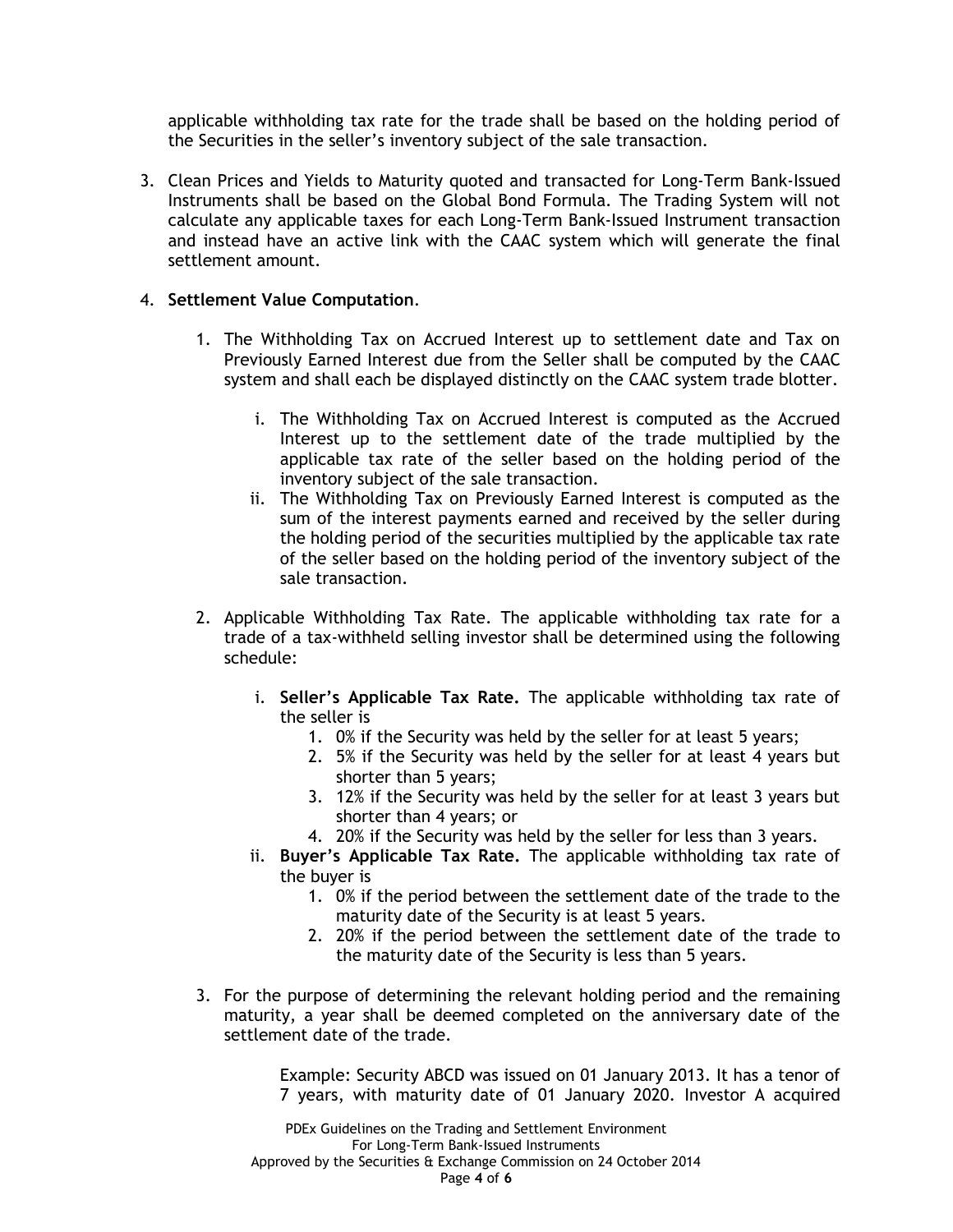Security ABCD on 02 January 2014. Investor A sold the same to Investor B on 01 January 2017 with a settlement date of 02 January 2017.

On 02 January 2017, the following are the relevant periods:

- 1. Holding Period of Investor A (Seller)- 3 years (from purchase date of 02 January 2014 to settlement date of sale 02 January 2017)
- 2. Remaining Maturity of Security ABCD less than 5 years (from settlement date of 02 January 2017 to maturity date 01 January 2020).
- 5. Traders will have a front-end application of the CAAC system to view in real-time the settlement amount of the trade after the two withholding taxes, if applicable, are considered. The CAAC system blotter will show amounts at the three stages of calculation of the settlement amount namely:
	- 1. **Clean Price plus Accrued Interest**. This is the amount as initially computed by the trading platform based on a clean price and accrued interest, computed as:
		- $i.$  CP + Al.

where

- CP = **Clean Price.** Clean Price is the price per 100 face value of the Bonds that pays periodic interest and is based on ISMA 30/360E day count convention. For purposes of computing the Settlement Value, Clean Price is rounded to the  $7<sup>th</sup>$ decimal place (e.g.: 100.1234567).
- AI = **Accrued Interest**
- 2. **Clean Price plus Accrued Interest less Withholding Tax on Accrued Interest**. This is the amount from stage 1 less the applicable withholding tax on the accrued interest on the current coupon computed as:
	- i.  $CP + AI WTAI$ .

where WTAI = **Withholding Tax on Accrued Interest**

- 3. **Settlement Amount**. This is the final amount for settlement that shall be sent to the PDS clearing and settlement system for authorization for settlement. This amount takes into account the applicable withholding tax on the accrued interest and the applicable withholding tax on previously earned interest, computed as:
	- i. **SA** = **CP** + **AI** –**WTA**I –**WTPEI**

where **SA** = **Settlement Amount WTPEI** = **Withholding Tax on Previously Earned Interest**

**G. SETTLEMENT**